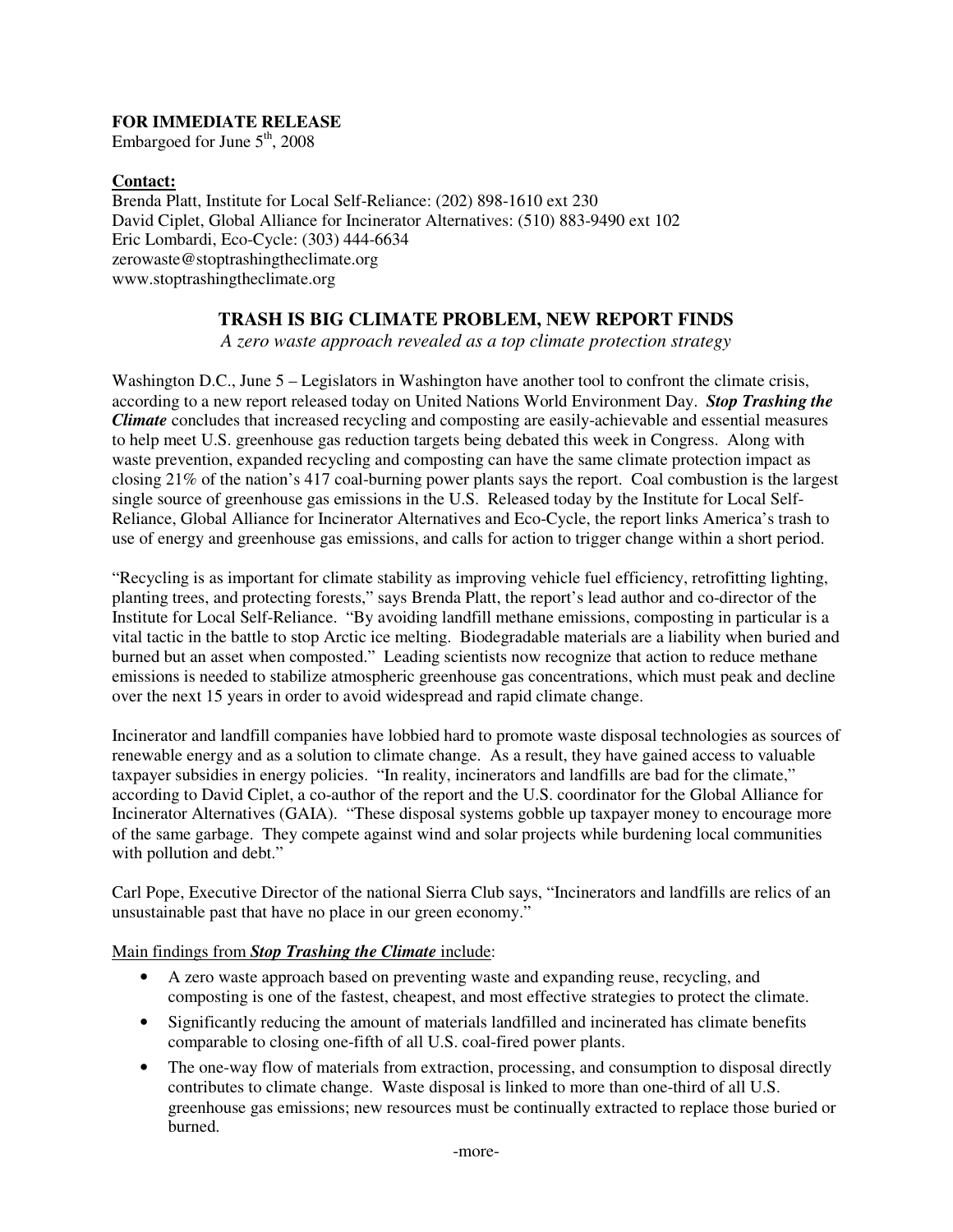- Landfills are a top source of methane, a potent greenhouse gas, and landfill gas capture systems are not an effective strategy for preventing methane emissions to the atmosphere. The global warming impact of methane emissions in the short term is 72 times greater than  $CO<sub>2</sub>$  and is three times greater than reported by the U.S. Environmental Protection Agency.
- Incinerators emit more carbon dioxide per megawatt-hour than coal-fired power plants, and waste 3 to 5 times more energy than recycling conserves.

"A zero waste approach is not only good news for climate stability, it's also good news for America's businesses and economy," says report co-author Eric Lombardi, the director of Eco-Cycle, a Boulder, Colorado-based recycling and zero waste business. "The time to act is now. We cannot afford to pass up this opportunity to create local jobs and new enterprises, while reducing global warming and our reliance on imported goods and fuels."

#### Among *Stop Trashing the Climate's* key policy recommendations:

- Set local and national zero waste targets, focusing on 20-year plans.
- Eliminate subsidies to landfills and incinerators.
- End the practice of waste incineration.
- Stop sending biodegradable materials to landfills and incinerators.
- Expand the national reuse, recycling, and composting infrastructure.

Today community leaders across the country are joining together on World Environment Day in Tallahassee, FL; Providence, RI; Bridgeport, CT; Los Angeles, CA; and Massachusetts to urge elected leaders to redirect the millions of dollars now slated for incinerator and landfill investment toward economically-sound and climate-friendly strategies such as recycling and composting. Calling for an end to business as usual, communities are seeking policies that provide green jobs and healthy solutions to address climate change and poverty.

According to Platt, "On a per-ton basis, recycling sustains ten times the number of jobs as landfills and incinerators. The 3R's – Reduce, Reuse, Recycle – are as relevant today as they were when first introduced in the 1970s. Today we call this approach the zero waste path and include composting, product redesign, and manufacturer product responsibility."

On World Environment Day, the United Nations seeks to stimulate worldwide awareness of the environment and to enhance political attention and action. Today's global celebrations focus on solutions and opportunities for countries, companies, and communities to "kick the  $CO<sub>2</sub>$  habit" and reduce their climate footprint. *Stop Trashing the Climate* shows a commitment to zero waste is a quick and effective action to address global climate change that every country, company, and community can embrace.

"Landfills and incinerators rank with gasoline-powered cars and coal-burning power plants as major American infrastructure dinosaurs that must be changed from coast-to-coast, and quickly," says Lombardi.

The *Stop Trashing the Climate* full report and executive summary can be downloaded at: www.stoptrashingtheclimate.org.

###

#### **Members of the press:**

To join the national press teleconference briefing for journalists, 11:30 a.m. EST June 5, visit www.stoptrashingtheclimate.org.

To set up an interview with sources or if you have questions, please contact: Brenda Platt, Institute for Local Self-Reliance: (202) 898-1610 ext 230